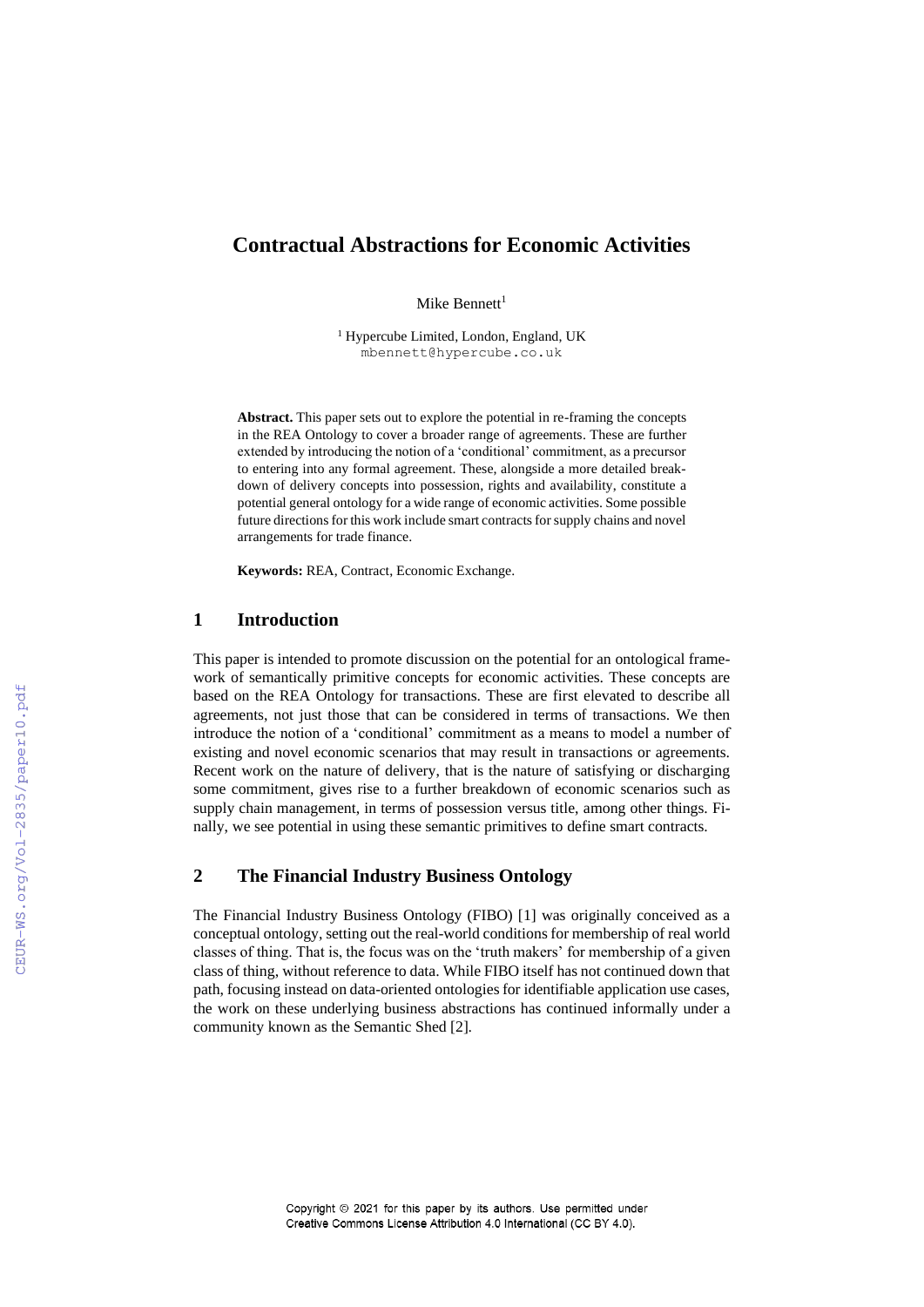One of the core concepts modeled in FIBO was that of the financial instrument. The term 'Financial Instrument' is defined in the existing ISO standard ISO 10962 'Classification of Financial Instruments [3] as:

"Financial instruments are cash, evidence of an ownership interest in an entity, or a contractual right to receive, or deliver, cash or another financial instrument."

This definition implies a logical union of a set of different kinds of thing, and covers both centrally (e.g. exchange) traded securities and bilaterally traded instruments like derivatives and short term debt. What these have in common is that they are all contracts of one sort or another.

In the original FIBO work the notion of a 'contract' was fleshed out, with the necessary and sufficient conditions for any kind of contract expressed in terms of something with parties, terms, effective date, jurisdiction and one or two other essential features that are inherited by all contracts. Separately the notion of a 'transaction' was framed in accordance with the REA ontology for transactions [4]. These concepts were adopted and re-framed within the existing conceptual FIBO top level ontology as described in [5].

# **2.1 Extending FIBO**

Building on the original FIBO conceptual framework, the Semantic Shed revisited these abstractions and recognized that rather than limiting the REA terms to the sub-set of contracts that were those that embodied transactions, the basic REA notions whereby two parties each exchange one or a bundle of commitments with the other, could be applied to any kind of contract. This also meant that the original FIBO notion of 'Contract Terms Set' (corresponding to 'contract terms' in most data models, with the name singularized in line with ontology labeling best practice) was in fact the very same thing as the 'commitment' in REA terms, the individual properties of the 'terms set' being in fact the properties of some commitment. This work is summarized in [6].

The corollary of this approach was that not all commitments were capable of being expressed in monetary terms (as they would be in a transaction) and not all commitments were exchanged as a transaction. Figure 1 shows the resulting ontology.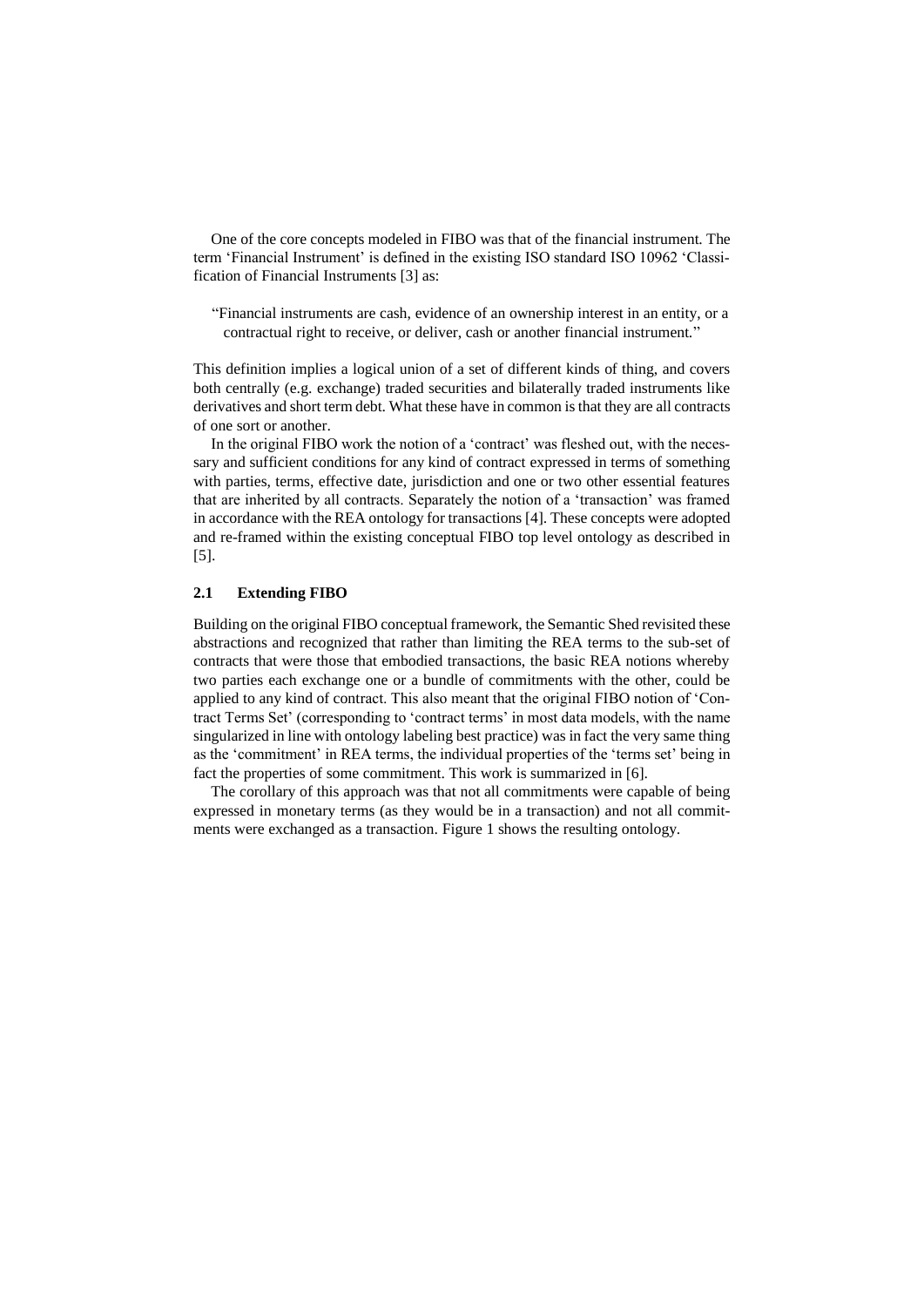

**Fig. 1.** Semantic Shed Foundational Ontology: Core Commitment concepts abstracted from REA.

In the resulting ontology, the kind of commitment relating to an economic transaction as generally understood is re-labeled as 'Executable Commitment' and is also a kind of Evaluatable Commitment.

It could be considered that many of the kinds of economic exchange that we think of as contracts, such as for example a loan contract, can just as easily be considered to be a transaction in a very broad sense; and almost any commitment can, in principle at least, be evaluated in monetary terms, even if in practice this is not always the case.

# **3 Isolating the Semantic Primitives**

Extending the basic REA notions of commitment, along with economic resource and economic event, to cover all contracts, or more properly, all agreements (whether legally enforceable as contracts or not), gives rise to a set of semantically primitive terms which, if these have been abstracted adequately, can be used to describe a range of possible economic scenarios, including potentially those that have not yet been invented. This has potential for new technology, such as distributed ledger technology and micro-finance applications.

In the activities described in this paper, the focus was on the use of commitment primitives in a range of different economic activities.

### **3.1 Contract Primitives**

The basis for this work is described in the VMBO 2020 paper on equity and debt semantics [7]. As described in that paper, the REA ontology provides the building blocks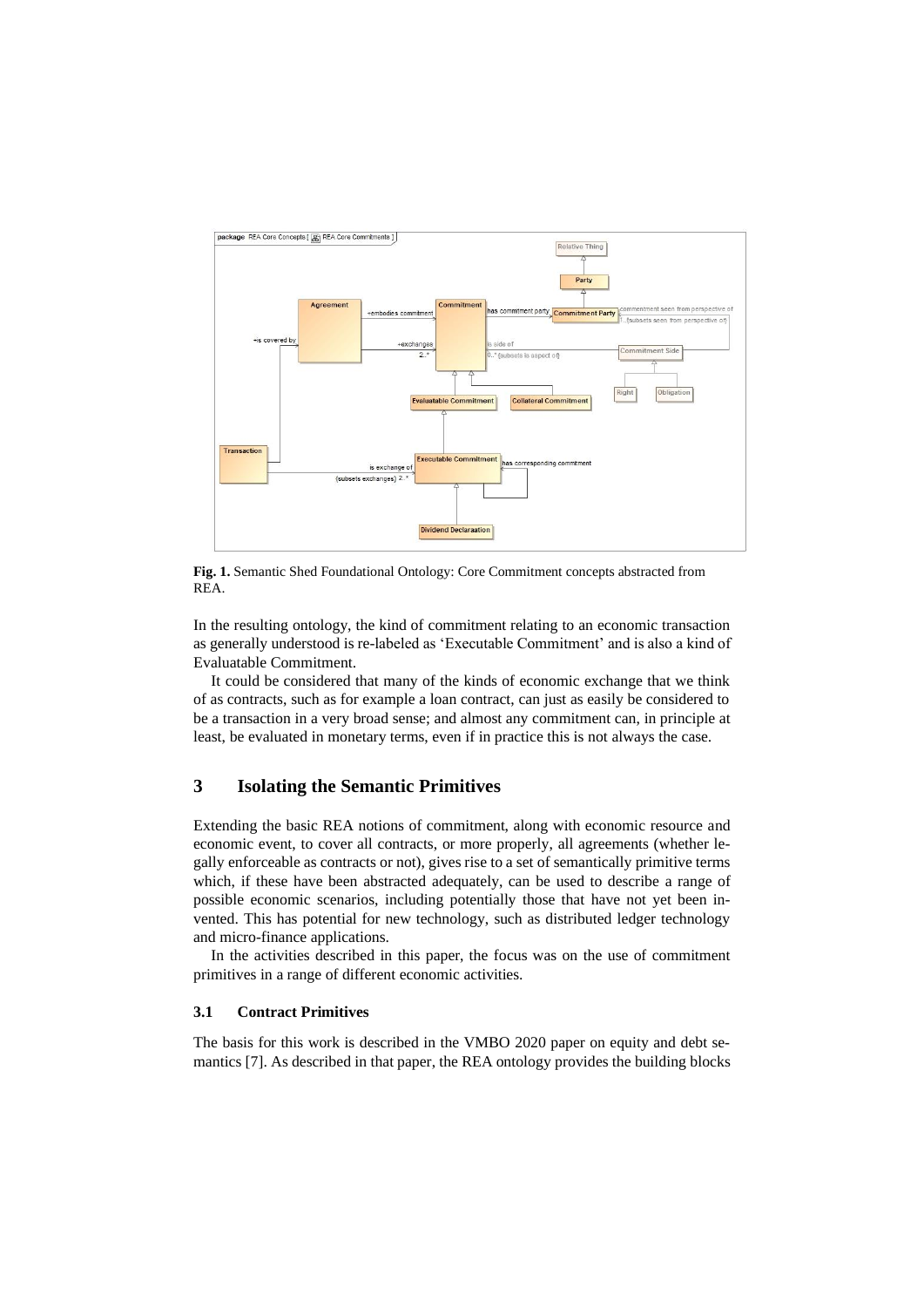for a transaction between two or more parties in which some bundle of commitments is exchanged by each party with the other. Any transaction can be considered as an exchange of two or more sets of Commitments. While a contract must involve some 'consideration', not every commitment in a contract need be capable of being defined in economic terms. These may include commitments to do or to refrain from doing some thing.

#### **3.2 Commitment and Activity**

A taxonomic hierarchy of kinds of commitment can be considered. As with any generalization-based taxonomy, the sub-classes of the most general class (commitment) are distinguished according to some defined differentiating features.

If we consider every commitment as being some 'commitment to act' (where acting includes refraining from acting) then a taxonomy of kinds of commitment would correspond to a taxonomy of kinds of act. The acts, like verbs in natural language, may be acts that have two parties (known in linguistics as 'agent' and 'patient'), acts that only have an agent but no patient, acts that result in the production of something, and so on. For example the act of delivering some good would be the kind of act both that has a patient (the beneficiary) and that is productive of some good. Note here that already more than one classification facet of 'act' is in play.

For each distinct kind of act, there can be a corresponding kind of commitment which is a commitment to that act. The contract then consists of two parties exchanging bundles of such commitments with one another. In the original simple case of a binary transaction for goods, these are a commitment to deliver the goods, and a commitment to deliver money in settlement for those goods.

The ambition of this work is that the widest possible range of economic scenarios can be covered. Just as we have shown in previous work [5] that complex financial instrument transactions can be represented as transactions in which one or both of the 'sides' may involve a complex process workflow (where a process workflow is framed as a kind of REA Event), so we hope also to be able to abstract the remaining features of the REA ontology to cover different kinds of delivery (goods and services) and different ways in which economic exchanges come into being.

In developing this thinking at the Semantic Shed we also made extensive reference to Porello et al (2020) [8]. In particular, this paper recognizes the relationship of Event (of which Act is a kind, having an Actor), in relation to Commitment. We retain both concepts and the relationship between them whereby any commitment is a commitment to some act. This paper also defines 'conditional commitment' in a very similar way to where we were headed and in more detail. We did not consider the motivations that might give rise to the existence of some contract and did not want to limit the work to contracts that are struck via a typical contract negotiation relationship.

#### **3.3 Conditional Commitments**

In order to understand the notion of a 'conditional commitment' we first looked at the nature of a financial options contract. In an option instrument, one party is committed to buying or selling something from or to the other, at some predetermined date or date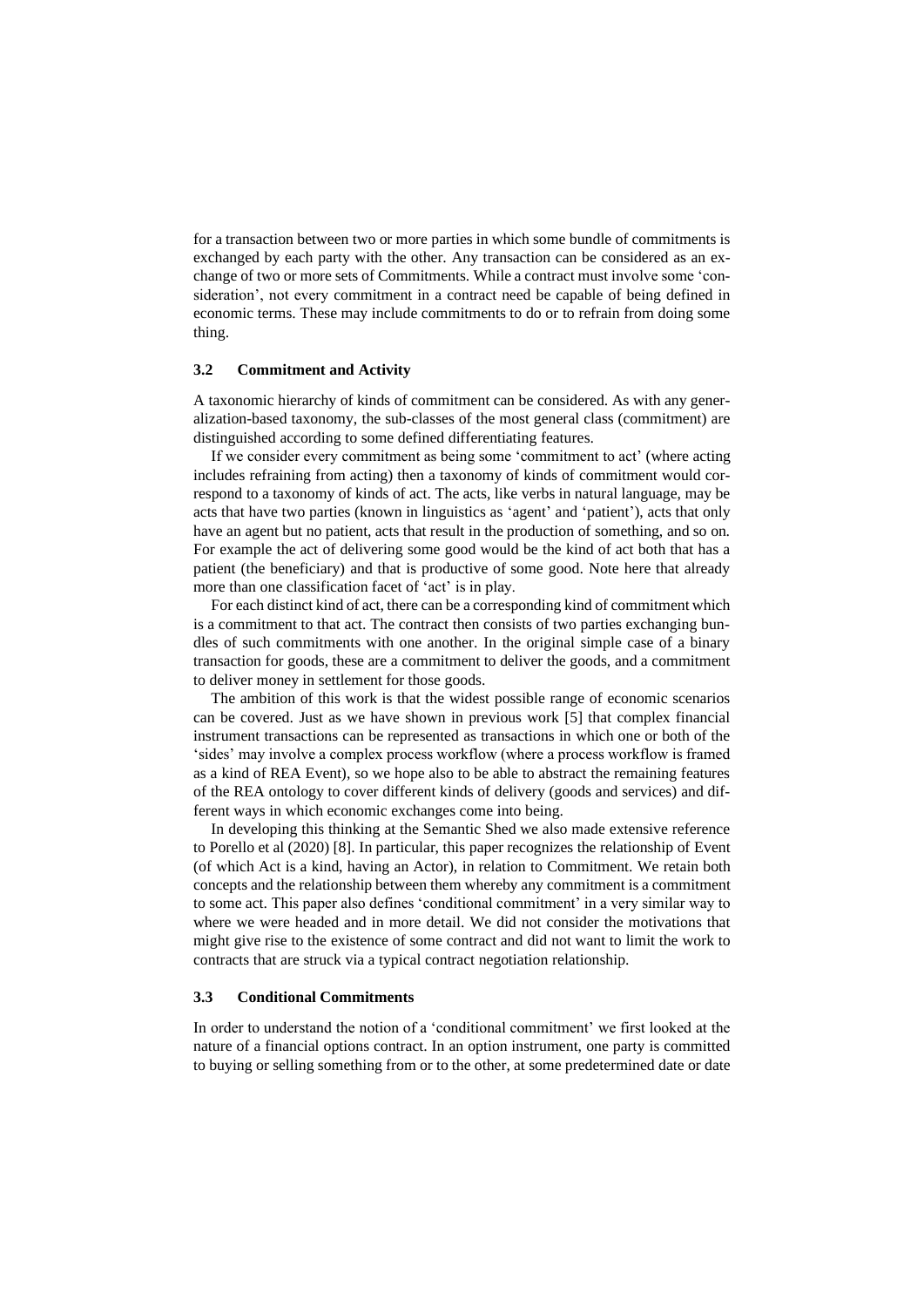window, for an agreed price (the strike price). If the conditions are not favorable to the option counterparty (the buyer of the option) they have no obligation to take up that offer. If they are favorable, they have the right to do so, and invariably will (but are not coerced into doing so). This distinguishes an option from a future contract where both sides are equally committed to the future transaction under terms agreed in the present.

On the face of it, one side makes a commitment just as they would in any other transaction, the difference being that the other side does not.

An alternative way to frame this was to consider the nature of a commitment, to which one is committed but which is not necessarily going to happen, as a 'conditional commitment'. If this is considered as a sibling of the regular kind of commitment (to an event that will happen, i.e. an act that the obligor is obliged to carry out), such that a conditional commitment may become an actual commitment, then it becomes possible to model the world as it is before a contract (including a transaction agreement) comes into being.

For example in retail, the act of displaying goods with marked prices constitutes an 'invitation to treat' under most jurisdictions. That is, the potential seller is already committed to a transaction in which the sale takes place, provided only that some, as yet unknown, buyer advances to them some consideration that matches the condition under which the seller is obligated to execute against that commitment.

This retail invitation to treat is also a lot like a tender offer. We can explore novel economic models, such as the on-line offering of kinds of product or service. Someone with a set of requirements, if they are able to formally define those requirements, can look for a match in a marketplace of entities offering products or services that match those requirements. Further, if those requirements can be standardized (via a common data model or better, by a common ontology) then new economic models can be explored that break out from the well-known existing scenarios or retail sales, tender requests, auctions or contract negotiations.

Similarly, events during the negotiation of a contract can be framed in terms of more nuanced conditional commitments: I will commit to this if you would commit to that or that in return. That is, a gambit.

So far, it appears that by defining 'conditional commitment' separately from commitment, and by making this any kind of commitment at all (covering delivery of goods, services or intellectual property, that is any kind of REA Economic Resource), it should be possible to model a range of current and future economic scenarios.

#### **3.4 Services**

Considering services, a common approach has been to define these ontologically in terms of some activity. Alter [9] sets out a 'Work System Method' in which both products and services, as outcomes, are tied to business process in the work system. In the Nordic School view developed by Grönroos [10], "A service is a process that consists of activities that are more or less tangible. The activities are usually but not necessarily always taking place in the interaction between a customer and service personnel, and/or physical resources or products and/or the system of the service provider. The service is a solution to a customer's problem."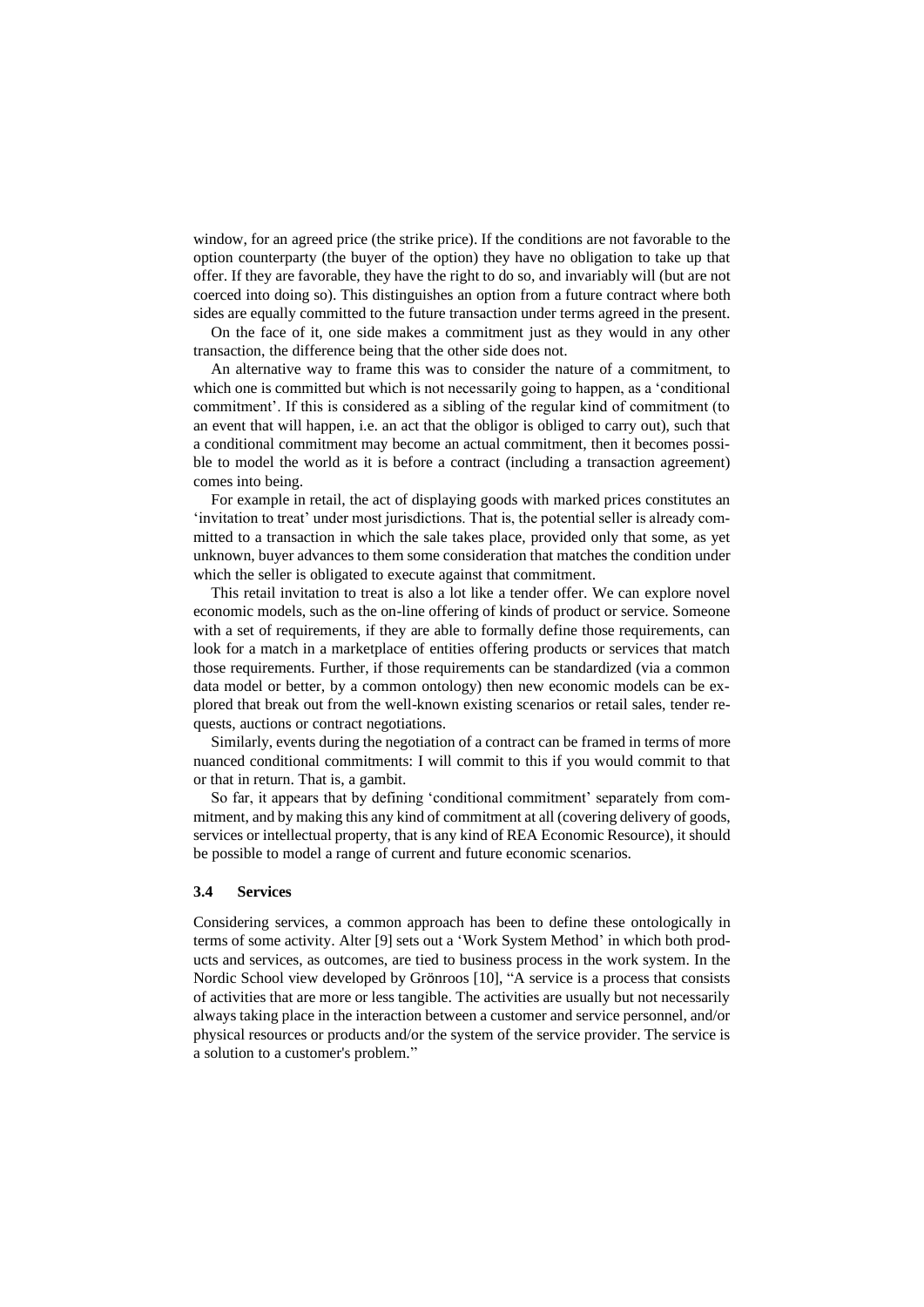More recently this approach is taken in discussions in the Industrial Ontology Foundation (IOF) [11].

As with the commitment to deliver goods or payments, services are definable in terms of some commitment to act. If commitments are classified in terms of the kinds of act that they represent, it should be possible to categorize kinds of service in terms of the different ways that the relevant activities are conceptualized.

One way to conceptualize services is to consider the ways in which service providers charge for their services. Some may charge for time and materials, while others may charge a fixed price for some desired end point. For example one provider may charge for the time it takes to cut your lawn and trim some trees, while another may describe what your garden will be like when they are done, and come to an agreement in which the end state of your garden is formally specified. In both cases the activities that make up the service may be the same but the billing is different.

In terms of the economic exchange, we should not care what the delivering entity does internally – this is not part of the relationship between the supplier and the consumer. In a conceptualist ontology framework, the billing arrangement is the conceptualization of the service, and the conceptualization is what goes in the ontology. As with other knotty ontological problems, what matters in business is not the fundamental nature of things (which in any case cannot be known), but rather the way it is conceptualized in management thinking, in organizational data, in reports and, as in this case in billing and subsequent accounting. Similarly, how you source things from your upstream suppliers is a matter of how those are conceptualized at the point of sale.

A third kind of service conceptualization is the kind exemplified by a telephone dial tone. This is service as the availability of some facility. Typically this kind of service is billed for a fixed period of time, and generally involves a service level agreement (SLA) since very few kinds of facility may be available 24x7 throughout the defined period.

#### **3.5 Delivery**

In considering the nature of delivery in an REA transaction, we need to consider the nature of ownership. This is explored more generally in [7] for the purposes of equity definition, but is more general: ownership is made up of a defined set of rights. Meanwhile some kinds of economic resource are defined simply as intellectual property, also a kind of right.

Unpacking these, we can think of the typical transaction as involving two kinds of delivery: the delivery of the thing, and the delivery of the ownership rights to that thing. By treating these as separable, we can define delivery of online IP (as rights without things) and of the rental of a thing (as things without ownership rights). A more complete breakdown of what makes up a delivery is explored in Hruby and Scheller [12].

Based on this work, delivery (the discharging of some commitment) may be specified in terms of things (possession), rights (of which ownership embodies several kinds) and availability, the latter relating to a specific kind of service in which some state of the world is made available. This latter may also include insurance, where the insurance policy is framed in terms of 'making whole' the policy holder.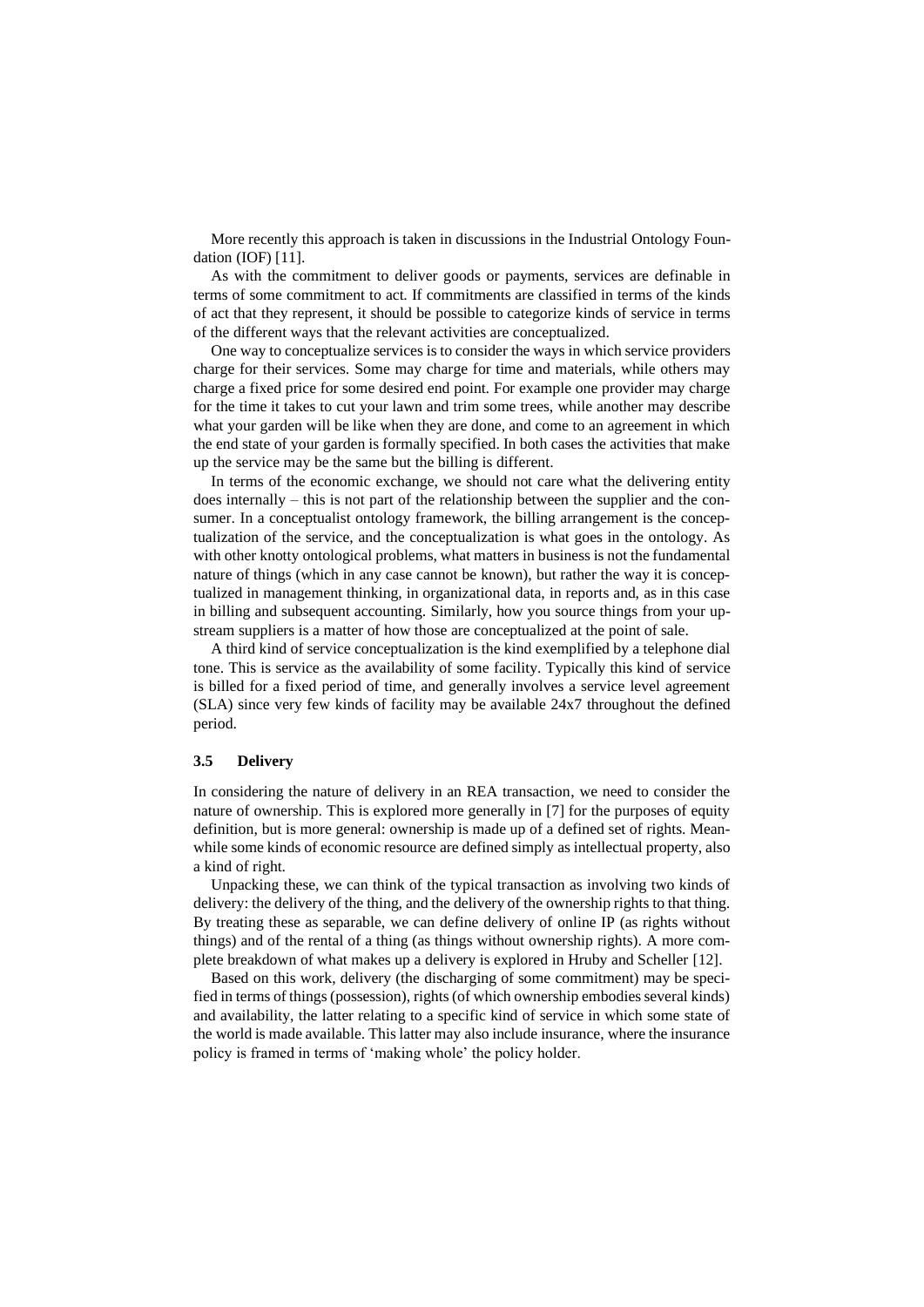# **4 A Combined Ontology and Application Architecture**

If we define an ontology based on the above observations, this may consist of three basic sets of semantically primitive building blocks: offerings (or affordances) i.e. presale conditional commitments; agreements or contracts (including those that embody more typical transactions) and the delivery end of transactions in which the commitments that start their life (REA Event) when the contract is formally entered into, each come to an end by being discharged, as the delivery of some pre-defined combination of possession, title and availability.

The terms for the supply chain by which goods are delivered may also be defined in these terms, being a set of transactions in which the 'seller' is the logistics operator (truck, shipping etc.), the delivery is formally specified in terms of possession only, with detailed possession specification terms (Free on Board, Cost, Insurance and Freight etc.) such that possession but not ownership make up the delivery terms.

Finally, anything that can be specified can be committed to and any delivery that can be matched to some specification, can be deemed to have been adequately delivered and the commitment discharged.

Each such commitment can be registered on a distributed ledger for the purposes of unambiguously and non-repudiably defining what was offered, what was agreed to and what was delivered.

A modular ontology based on these three sets of concepts (offering, contract and delivery) can also be used to specify and design smart contracts across the business space of economic exchanges, for goods, services and available facilities, including IP and other kinds of rights.

# **5 Conclusions**

We elevated the abstractions that make up the REA ontology, to cover not only transactions but any kinds of commitment and the agreements that make use of these. By introducing the notion of a 'conditional commitment' we are additionally able to define a full range of scenarios in which agreements may be entered into, opening up the possibility of modeling novel and future economic scenarios including those that make use of distributed ledger technology. Segregating the nature of the discharging of a commitment (e.g. delivery) in terms of possession of things, rights (including those rights that define ownership) and availability, it is possible to model a whole range of scenarios in the value chain, including supply chains and service provision.

This appears to validate the assumption that in defining the semantics of economic activities in the most semantically primitive or abstract terms possible, it is possible to use these abstractions as a sort of domain-independent 'domain specific language' – a seeming contradiction in terms but really describing the ability to use the design techniques used in more typical DSLs, to create a wide range of mutually consistent and interoperable conceptual ontologies.

Ontologies created from this DSL-like platform may be used in the creation of applications, including smart contract applications for use in distributed ledger